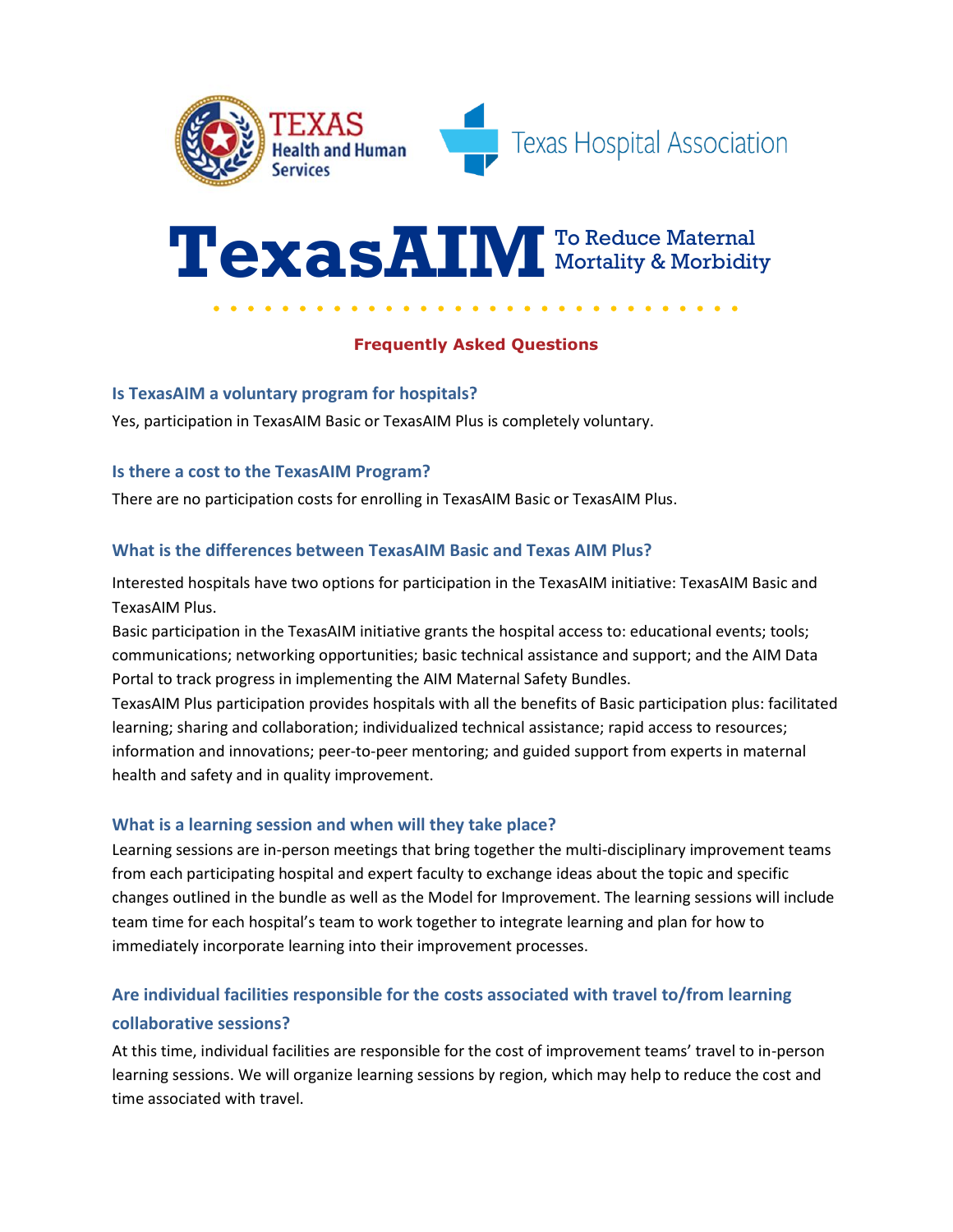#### **What is an Action Period Call and when will they take place?**

Action Period Calls include content-driven topics and tailored discussions to coach teams in overcoming obstacles and accelerating improvement efforts. These calls are held monthly between Learning Sessions and are open to TexasAIM Plus Teams.

#### **How can my hospital promote our participation in the TexasAIM Program?**

TexasAIM has created a Media Kit to share your hospital's involvement in TexasAIM. This kit includes a press release as well as social media graphics and talking points. For Plus teams, this kit can be found on [Basecamp.](https://3.basecamp.com/3987562/buckets/7823965/vaults/1567773445) For Basic Teams, please email [TexasAIM@dshs.texas.gov](mailto:TexasAIM@dshs.texas.gov) with the subject line "Media Kit" to receive a copy.

#### **Why have I not received TexasAIM email correspondence?**

If you are listed as a team member and have not been receiving TexasAIM email correspondence, please email us at [TexasAIM@dshs.texas.gov](mailto:TexasAIM@dshs.texas.gov) to ensure we have the correct contact information. It is important that all teams keep their communication roster up to date for all email correspondence. If you are not a designated team member but would like to receive email updates on TexasAIM, please email us at TexasAIM@dshs.texas.gov.

#### **How to I update my team roster?**

If there is a change in your team or team member contact information, please email [TexasAIM@dshs.texas.gov](mailto:TexasAIM@dshs.texas.gov) to ensure this information is updated. This helps the TexasAIM Team keep your team members informed.

#### **What is Basecamp and how do I access it?**

Basecamp is a resource sharing platform. Here you can communicate with your team, access various AIM resources, view upcoming dates, and interact with other TexasAIM teams. If you do not have access to Basecamp, please email us at [TexasAIM@dshs.texas.gov.](mailto:TexasAIM@dshs.texas.gov)

#### **Why have I not received an invite to the AIM Data Portal?**

All Technical Leaders should have received an invite to the AIM Data Portal. If you are a Technical Leader and have not received an invite, please email us at [TexasAIM@dshs.texas.gov.](mailto:TexasAIM@dshs.texas.gov) If you are not a listed Technical Leader and would like access to the AIM Data Portal, please ask your Technical Leader to invite you to the portal. The Technical Leader can refer to page 11 on the AIM Data User Guid[e here](https://safehealthcareforeverywoman.org/wp-content/uploads/2018/09/AIM-Data-Center-User-Guide-Latest.pdf) for more information on how to add additional team members.

### **When are the various measures due on the AIM Data Portal?**

Structure Measures can be updated at any time as they are implemented within your hospital system. Has your hospital already implemented one or more Obstetric Hemorrhage Structure Measures? If so, click "Complete" and enter the date of implementation/completion. Enter an estimated date if the exact